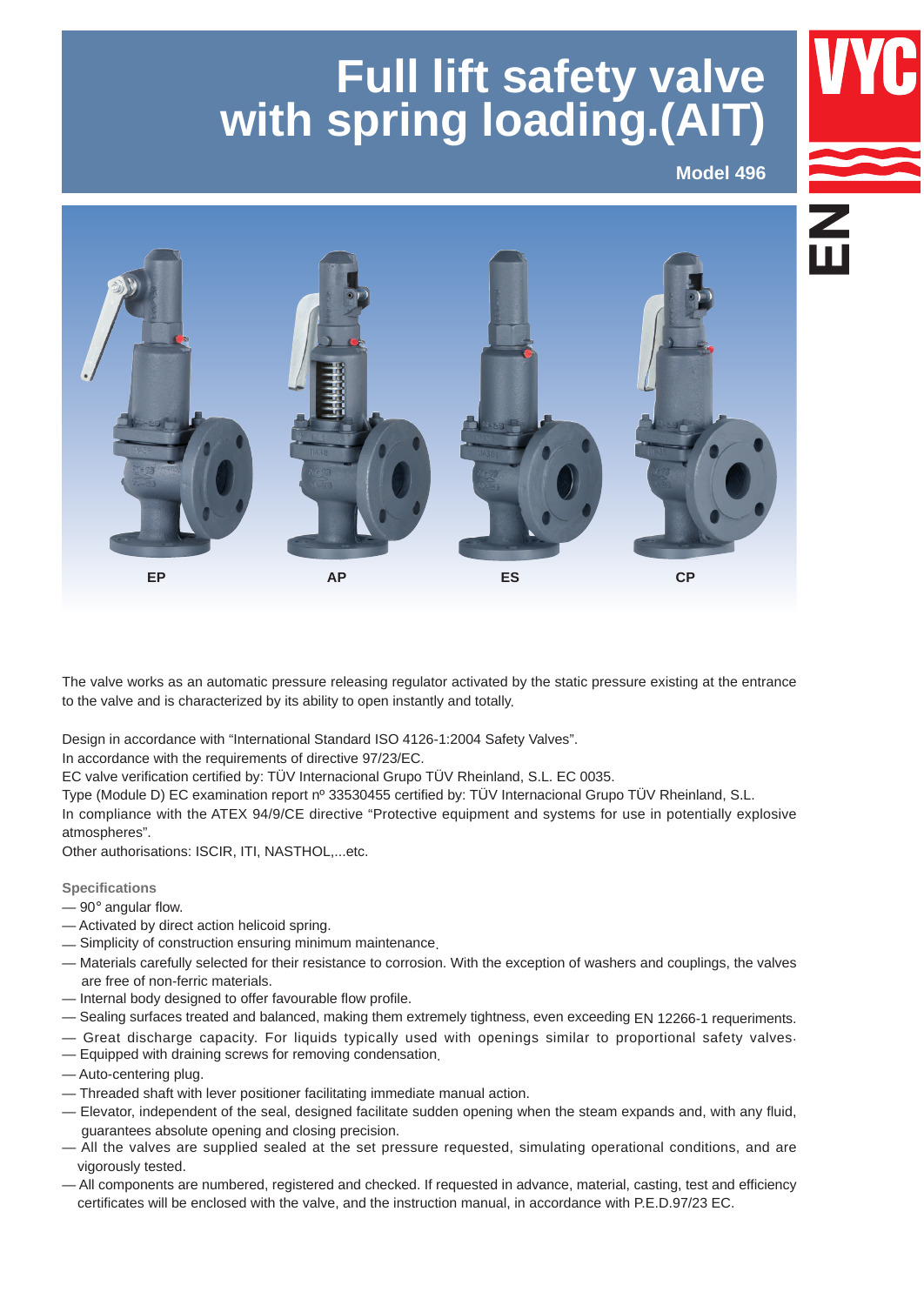#### IMPORTANT

Depending on demand:

- 1.- Blocking screw which facilitates hydrostatic testing of the container which to be protected.
- 2.- Rapid limiter to reduce the coefficient of discharge.
- 3.- Fluorelastomer (Vitón) seals, Silicone's rubber, PTFE (Teflón)... etc., achieving leakage levels less than Pa cm<sup>3</sup><br>seg.

The ranges of application allow certain flexibility although we recommend limiting them to:

|                        |        | RANGE OF APPLICATION FOR THE SEALS |     |                            |                |                     |                    |           |                |      |
|------------------------|--------|------------------------------------|-----|----------------------------|----------------|---------------------|--------------------|-----------|----------------|------|
| <b>FLUID</b>           |        |                                    |     |                            |                | SET PRESSURE IN bar |                    |           |                |      |
|                        |        | 0.2                                | 1,8 | 4.0                        | 4,8            |                     | 7,0                |           | 30.0           | 40.0 |
| Saturated steam        |        | S                                  |     |                            |                |                     |                    |           |                |      |
| Liquids and gases      |        |                                    |     |                            |                |                     |                    |           |                |      |
|                        |        |                                    |     |                            |                | TEMPERATURE IN °C   |                    |           |                |      |
| <b>SEALS</b>           |        |                                    |     | ACCORDING TO MANUFACTURERS |                |                     | RECOMMENDED BY VYC |           |                |      |
|                        |        | <b>MINIMUM</b>                     |     |                            | <b>MAXIMUM</b> |                     | <b>MINIMUM</b>     |           | <b>MAXIMUM</b> |      |
| Silicone's rubber      | S      | $-60$                              |     |                            | $+200$         |                     | -50                |           | $+115$         |      |
| Fluorelastomer (Vitón) | $\vee$ | $-40$                              |     |                            | $+250$         |                     | $-30$              | $+150$    |                |      |
| PTFE (Teflón)          |        | $-265$                             |     | $+260$                     |                |                     | -80                | $+230(1)$ |                |      |

(1) For temperatures exceeding 230°C apply metallic seal only

- 4.- Flourelastomer (Vitón) membrane and O-ring isolating the rotating or sliding parts from the working fluid.
- 5.- Electrical contact indicating open/closed.

6.- Balance bellows to:

- $\blacksquare$  Protect the spring from atmospheric influences.  $\blacksquare$  Ensure outside of valve body is totally tightness.
- Level out external or self-generated back pressure.
- 7.- Possibility of manufacture in other types of material, for special operating conditions (high temperatures, fluids, etc.).
- 8.- Totally free of oil and grease, to work with oxygen, avoiding possible fire risks (UV-Oxygen-VBG 62).
- 9.- Special springs for critical temperatures.

#### (EN-1.0037 St-37.2) (7)



| N°.                                                                                                                                                                                                                                                                           |                                                                                                                                                                                                                                                                                                                                                                                                                      | <b>MATERIAL</b>                                                                   |                                                                                                                                                                                                                                                                                                                                                                                                                                                                                                                                                                                                                                                                                                                                                                                  |                                                                                                             |                                       |                                                                                                                                                                                                                                                                                                                                                    |                                                                                                                                                                                                                                                                                                                                                                                                                                                                                                                                                                                                                                                                                                                                                                                                                                                                                                                                                   |                     |     |     |                                 |                                                                                                                                                                                |                                                                                                                                                                                                                                                                                                                                                                                                                                                                                                                                                                                                                                                                                                                                                                                                                                                                                                                                                   |     |     |     |                         |                                                                  |                                                                                                                                                                                                                                                                                                                                                                                                                                                                                                                                                                                                                                                                                                                                                                                                        |                                                                                                                                                                      |
|-------------------------------------------------------------------------------------------------------------------------------------------------------------------------------------------------------------------------------------------------------------------------------|----------------------------------------------------------------------------------------------------------------------------------------------------------------------------------------------------------------------------------------------------------------------------------------------------------------------------------------------------------------------------------------------------------------------|-----------------------------------------------------------------------------------|----------------------------------------------------------------------------------------------------------------------------------------------------------------------------------------------------------------------------------------------------------------------------------------------------------------------------------------------------------------------------------------------------------------------------------------------------------------------------------------------------------------------------------------------------------------------------------------------------------------------------------------------------------------------------------------------------------------------------------------------------------------------------------|-------------------------------------------------------------------------------------------------------------|---------------------------------------|----------------------------------------------------------------------------------------------------------------------------------------------------------------------------------------------------------------------------------------------------------------------------------------------------------------------------------------------------|---------------------------------------------------------------------------------------------------------------------------------------------------------------------------------------------------------------------------------------------------------------------------------------------------------------------------------------------------------------------------------------------------------------------------------------------------------------------------------------------------------------------------------------------------------------------------------------------------------------------------------------------------------------------------------------------------------------------------------------------------------------------------------------------------------------------------------------------------------------------------------------------------------------------------------------------------|---------------------|-----|-----|---------------------------------|--------------------------------------------------------------------------------------------------------------------------------------------------------------------------------|---------------------------------------------------------------------------------------------------------------------------------------------------------------------------------------------------------------------------------------------------------------------------------------------------------------------------------------------------------------------------------------------------------------------------------------------------------------------------------------------------------------------------------------------------------------------------------------------------------------------------------------------------------------------------------------------------------------------------------------------------------------------------------------------------------------------------------------------------------------------------------------------------------------------------------------------------|-----|-----|-----|-------------------------|------------------------------------------------------------------|--------------------------------------------------------------------------------------------------------------------------------------------------------------------------------------------------------------------------------------------------------------------------------------------------------------------------------------------------------------------------------------------------------------------------------------------------------------------------------------------------------------------------------------------------------------------------------------------------------------------------------------------------------------------------------------------------------------------------------------------------------------------------------------------------------|----------------------------------------------------------------------------------------------------------------------------------------------------------------------|
| PIECE                                                                                                                                                                                                                                                                         | PIECE                                                                                                                                                                                                                                                                                                                                                                                                                |                                                                                   |                                                                                                                                                                                                                                                                                                                                                                                                                                                                                                                                                                                                                                                                                                                                                                                  | <b>CAST IRON</b>                                                                                            |                                       |                                                                                                                                                                                                                                                                                                                                                    |                                                                                                                                                                                                                                                                                                                                                                                                                                                                                                                                                                                                                                                                                                                                                                                                                                                                                                                                                   | <b>NODULAR IRON</b> |     |     |                                 |                                                                                                                                                                                | <b>CAST STEEL</b>                                                                                                                                                                                                                                                                                                                                                                                                                                                                                                                                                                                                                                                                                                                                                                                                                                                                                                                                 |     |     |     |                         |                                                                  | <b>STAINLESS STEEL</b>                                                                                                                                                                                                                                                                                                                                                                                                                                                                                                                                                                                                                                                                                                                                                                                 |                                                                                                                                                                      |
| 1<br>$\overline{2}$<br>3<br>4, 5, 6<br>$\overline{7}$<br>8<br>9, 10<br>11<br>12<br>13<br>14<br>15<br>16<br>17<br>18<br>19<br>20, 21<br>22<br>23<br>24<br>25<br>26<br>27<br>28, 29, 48 Nut<br>30, 31<br>32<br>33, 34, 35<br>36<br>38<br>39<br>40<br>41<br>42<br>43<br>45<br>46 | Body<br>Closed bell<br>Open bell<br>Hood<br>Elevator<br>Cam<br>Lever<br>Seating<br>Plug<br>Lead<br>Spring press<br>Separator<br>Rod<br>Lever shaft<br>Gudgeon<br>Ring<br>Safety ring<br>Spring<br>Gland<br>Hollow screw<br>Hollow screw nut<br>Buffer nut<br>Rod check nut<br>Washer<br>Stud<br>Screw<br>Cap<br>Coupling<br>Coupling<br>Seal<br>Seal<br>Sealing wire<br>Characteristic plate<br>Plug<br>Sealing disk | Graphite<br>PTFE (Teflón)<br>Graphite<br>Plastic<br>Sealing wire<br>PTFE (Teflón) | Cast iron (EN-5.1301)<br>Cast iron (EN-5.1301)<br>Cast iron (EN-5.1301)<br>Nodular iron (EN-5.3106)<br>Nodular iron (EN-5.3106) (1)<br>Stainless steel (EN-1.4028)<br>Stainless steel (EN-1.4028)<br>Carbon steel (EN-1.1191)<br>Stainless steel (EN-1.4028)<br>Stainless steel (EN-1.4028)<br>Carbon steel (EN-1.1191)<br>Carbon steel (EN-1.1231)<br>Stainless steel (EN-1.4028)<br>Stainless steel (EN-1.4310)<br>Carbon steel (EN-1.1191)<br>Stainless steel (EN-1.4305)<br>Stainless steel (EN-1.4305)<br>Stainless steel (EN-1.4305)<br>Carbon steel (EN-1.1141)<br>Carbon steel (EN-1.1141)<br>Carbon steel (EN-1.1141)<br>Carbon steel (EN-1.1181)<br>Carbon steel (EN-1.1191)<br>Carbon steel (EN-1.1181)<br>Stainless steel (EN-1.4301)<br>Stainless steel (EN-1.4401) | Carbon steel (EN-1.0037 St-37.2) (6)<br>Carbon steel (EN-1.0037 St-37.2)<br>Stainless steel (EN-1.4028) (4) | Vanadium-chrome steel (EN-1.8159) (2) | Graphite<br>PTFE (Teflón)<br>Graphite<br>Plastic<br>Sealing wire<br>PTFE (Teflón)                                                                                                                                                                                                                                                                  | Nodular iron (EN-5.3106)<br>Nodular iron (EN-5.3106)<br>Nodular iron (EN-5.3106)<br>Nodular iron (EN-5.3106)<br>Nodular iron (EN-5.3106) (1)<br>Carbon steel (EN-1.0037 St-37.2) (6)<br>Carbon steel (EN-1.0037 St-37.2)<br>Stainless steel (EN-1.4028)<br>Stainless steel (EN-1.4028)<br>Stainless steel (EN-1.4028) (4)<br>Carbon steel (EN-1.1191)<br>Stainless steel (EN-1.4028)<br>Stainless steel (EN-1.4028)<br>Carbon steel (EN-1.1191)<br>Carbon steel (EN-1.1231)<br>Stainless steel (EN-1.4028)<br>Stainless steel (EN-1.4310)<br>Vanadium chrome steel (EN-1.8159) (2)<br>Carbon steel (EN-1.1191)<br>Stainless steel (EN-1.4305)<br>Stainless steel (EN-1.4305)<br>Stainless steel (EN-1.4305)<br>Carbon steel (EN-1.1141)<br>Carbon steel (EN-1.1141)<br>Carbon steel (EN-1.1141)<br>Carbon steel (EN-1.1181)<br>Carbon steel (EN-1.1191)<br>Carbon steel (EN-1.1181)<br>Stainless steel (EN-1.4301)<br>Stainless steel (EN-1.4401) |                     |     |     | Graphite<br>Graphite<br>Plastic | PTFE (Teflón)<br>Sealing wire<br>PTFE (Teflón)                                                                                                                                 | Cast steel (EN-1.0619+N)<br>Nodular iron (EN-5.3106)<br>Cast steel (EN-1.0619+N)<br>Nodular iron (EN-5.3106)<br>Nodular iron (EN-5.3106) (1)<br>Carbon steel (EN-1.0037 St-37.2) (6)<br>Carbon steel (EN-1.0037 St-37.2)<br>Stainless steel (EN-1.4028)<br>Stainless steel (EN-1.4028)<br>Stainless steel (EN-1.4028) (4)<br>Carbon steel (EN-1.1191)<br>Stainless steel (EN-1.4028)<br>Stainless steel (EN-1.4028)<br>Carbon steel (EN-1.1191)<br>Carbon steel (EN-1.1231)<br>Stainless steel (EN-1.4028)<br>Stainless steel (EN-1.4310)<br>Vanadium chrome steel (EN-1.8159) (2)<br>Carbon steel (EN-1.1191)<br>Stainless steel (EN-1.4305)<br>Stainless steel (EN-1.4305)<br>Stainless steel (EN-1.4305)<br>Carbon steel (EN-1.1141)<br>Carbon steel (EN-1.1141)<br>Carbon steel (EN-1.1141)<br>Carbon steel (EN-1.1181)<br>Carbon steel (EN-1.1191)<br>Carbon steel (EN-1.1181)<br>Stainless steel (EN-1.4301)<br>Stainless steel (EN-1.4401) |     |     |     | Plastic<br>Sealing wire | PTFE (Teflón)<br>PTFE (Teflón)<br>PTFE (Teflón)<br>PTFE (Teflón) | Stainless steel (EN-1.4408)<br>Stainless steel (EN-1.4408)<br>Stainless steel (EN-1.4408)<br>Stainless steel (EN-1.4408)<br>Stainless steel (EN-1.4408)(7)<br>Stainless steel (EN-1.4301)<br>Stainless steel (EN-1.4305)<br>Stainless steel (EN-1.4401)<br>Stainless steel (EN-1.4401)<br>Stainless steel (EN-1.4305)<br>Stainless steel (EN-1.4310)<br>Stainless steel (EN-1.4401)<br>Stainless steel (EN-1.4310)<br>Stainless steel (EN-1.4305)<br>Stainless steel (EN-1.4305)<br>Stainless steel (EN-1.4305)<br>Stainless steel (EN-1.4305)<br>Stainless steel (EN-1.4401)<br>Stainless steel (EN-1.4401)<br>Stainless steel (EN-1.4401)<br>Stainless steel (EN-1.4401)<br>Stainless steel (EN-1.4401)<br>Stainless steel (EN-1.4401)<br>Stainless steel (EN-1.4301)<br>Stainless steel (EN-1.4401) | Carbon steel (EN-1.0037 St-37.2)<br>Stainless steel (EN-1.4542)<br>Stainless steel (EN-1.4542)<br>Stainless steel (EN-1.4401) (5)<br>Stainless steel (EN-1.4310) (3) |
| 47<br>49<br>50<br>51<br>52                                                                                                                                                                                                                                                    | Silicone's rubber<br>Fluorelastomer (Vitón)<br>Washer<br>Stainless steel (EN-1.4401)<br>Coupling<br>Copper<br>Limiter<br>Stainless steel (EN-1.4028)<br>Membrane<br>Fluorelastomer (Vitón)<br>O-rina<br>Fluorelastomer (Vitón)                                                                                                                                                                                       |                                                                                   |                                                                                                                                                                                                                                                                                                                                                                                                                                                                                                                                                                                                                                                                                                                                                                                  |                                                                                                             |                                       | Silicone's rubber<br>Silicone's rubber<br>Fluorelastomer (Vitón)<br>Fluorelastomer (Vitón)<br>Stainless steel (EN-1.4401)<br>Stainless steel (EN-1.4401)<br>Copper<br>Copper<br>Stainless steel (EN-1.4028)<br>Stainless steel (EN-1.4028)<br>Fluorelastomer (Vitón)<br>Fluorelastomer (Vitón)<br>Fluorelastomer (Vitón)<br>Fluorelastomer (Vitón) |                                                                                                                                                                                                                                                                                                                                                                                                                                                                                                                                                                                                                                                                                                                                                                                                                                                                                                                                                   |                     |     |     |                                 | Silicone's rubber<br>Fluorelastomer (Vitón)<br>Stainless steel (EN-1.4401)<br>PTFE (Teflón)<br>Stainless steel (EN-1.4401)<br>Fluorelastomer (Vitón)<br>Fluorelastomer (Vitón) |                                                                                                                                                                                                                                                                                                                                                                                                                                                                                                                                                                                                                                                                                                                                                                                                                                                                                                                                                   |     |     |     |                         |                                                                  |                                                                                                                                                                                                                                                                                                                                                                                                                                                                                                                                                                                                                                                                                                                                                                                                        |                                                                                                                                                                      |
|                                                                                                                                                                                                                                                                               | $DN_1 \times DN_2$                                                                                                                                                                                                                                                                                                                                                                                                   | 20 x 32 a 200 x 300                                                               |                                                                                                                                                                                                                                                                                                                                                                                                                                                                                                                                                                                                                                                                                                                                                                                  |                                                                                                             |                                       |                                                                                                                                                                                                                                                                                                                                                    |                                                                                                                                                                                                                                                                                                                                                                                                                                                                                                                                                                                                                                                                                                                                                                                                                                                                                                                                                   |                     |     |     |                                 |                                                                                                                                                                                |                                                                                                                                                                                                                                                                                                                                                                                                                                                                                                                                                                                                                                                                                                                                                                                                                                                                                                                                                   |     |     |     |                         |                                                                  |                                                                                                                                                                                                                                                                                                                                                                                                                                                                                                                                                                                                                                                                                                                                                                                                        |                                                                                                                                                                      |
|                                                                                                                                                                                                                                                                               | PN                                                                                                                                                                                                                                                                                                                                                                                                                   |                                                                                   | 16                                                                                                                                                                                                                                                                                                                                                                                                                                                                                                                                                                                                                                                                                                                                                                               |                                                                                                             | 40                                    |                                                                                                                                                                                                                                                                                                                                                    |                                                                                                                                                                                                                                                                                                                                                                                                                                                                                                                                                                                                                                                                                                                                                                                                                                                                                                                                                   |                     |     |     |                                 | 40                                                                                                                                                                             |                                                                                                                                                                                                                                                                                                                                                                                                                                                                                                                                                                                                                                                                                                                                                                                                                                                                                                                                                   |     |     |     |                         | 40                                                               |                                                                                                                                                                                                                                                                                                                                                                                                                                                                                                                                                                                                                                                                                                                                                                                                        |                                                                                                                                                                      |
|                                                                                                                                                                                                                                                                               | 13<br>16<br>13<br>PRESSURE IN bar                                                                                                                                                                                                                                                                                                                                                                                    |                                                                                   |                                                                                                                                                                                                                                                                                                                                                                                                                                                                                                                                                                                                                                                                                                                                                                                  |                                                                                                             | 13                                    | 40                                                                                                                                                                                                                                                                                                                                                 | 35                                                                                                                                                                                                                                                                                                                                                                                                                                                                                                                                                                                                                                                                                                                                                                                                                                                                                                                                                | 32                  | 28  | 24  | 40                              | 35                                                                                                                                                                             | 32<br>28                                                                                                                                                                                                                                                                                                                                                                                                                                                                                                                                                                                                                                                                                                                                                                                                                                                                                                                                          | 24  | 21  | 20  | 40                      | 34                                                               | 32                                                                                                                                                                                                                                                                                                                                                                                                                                                                                                                                                                                                                                                                                                                                                                                                     | 29                                                                                                                                                                   |
| <b>OPERATING</b>                                                                                                                                                                                                                                                              | 200<br>250<br>120<br>300<br>MAX. TEMP. IN °C<br>120                                                                                                                                                                                                                                                                                                                                                                  |                                                                                   |                                                                                                                                                                                                                                                                                                                                                                                                                                                                                                                                                                                                                                                                                                                                                                                  |                                                                                                             | 200                                   | 250                                                                                                                                                                                                                                                                                                                                                | 300                                                                                                                                                                                                                                                                                                                                                                                                                                                                                                                                                                                                                                                                                                                                                                                                                                                                                                                                               | 350                 | 120 | 200 | 250                             | 300 350                                                                                                                                                                        | 400                                                                                                                                                                                                                                                                                                                                                                                                                                                                                                                                                                                                                                                                                                                                                                                                                                                                                                                                               | 450 | 120 | 200 | 300                     | 400                                                              |                                                                                                                                                                                                                                                                                                                                                                                                                                                                                                                                                                                                                                                                                                                                                                                                        |                                                                                                                                                                      |
| <b>CONDITIONS</b>                                                                                                                                                                                                                                                             |                                                                                                                                                                                                                                                                                                                                                                                                                      |                                                                                   |                                                                                                                                                                                                                                                                                                                                                                                                                                                                                                                                                                                                                                                                                                                                                                                  |                                                                                                             |                                       |                                                                                                                                                                                                                                                                                                                                                    |                                                                                                                                                                                                                                                                                                                                                                                                                                                                                                                                                                                                                                                                                                                                                                                                                                                                                                                                                   |                     |     |     |                                 |                                                                                                                                                                                |                                                                                                                                                                                                                                                                                                                                                                                                                                                                                                                                                                                                                                                                                                                                                                                                                                                                                                                                                   |     |     |     |                         |                                                                  |                                                                                                                                                                                                                                                                                                                                                                                                                                                                                                                                                                                                                                                                                                                                                                                                        |                                                                                                                                                                      |

 $-10$ 

MIN TEMP IN °C.

(1) DN-20 x 32 in stainless steel (EN-1.4408).<br>(2) Spring steel (EN-10270-1-SH) for wire spring Ø < 10 mm. Maximum temperature EP, ES and CP 250°C / AP 400°C.<br>(3) Vanadium chrome steel (EN-1.8159) for wire spring Ø > 10

 $-10$ 

 $-10$ 

(4) DN-200x300 in Stainless steel (DIN-1.4027). (5) DN-200x300 in Stainless steel (EN-1.4408). (6) DN-20x32 in Stainless steel (DIN-1.4301). (7) DN-32x50 to DN-65x100 in Stainless steel (DIN-1.4401).

 $-60$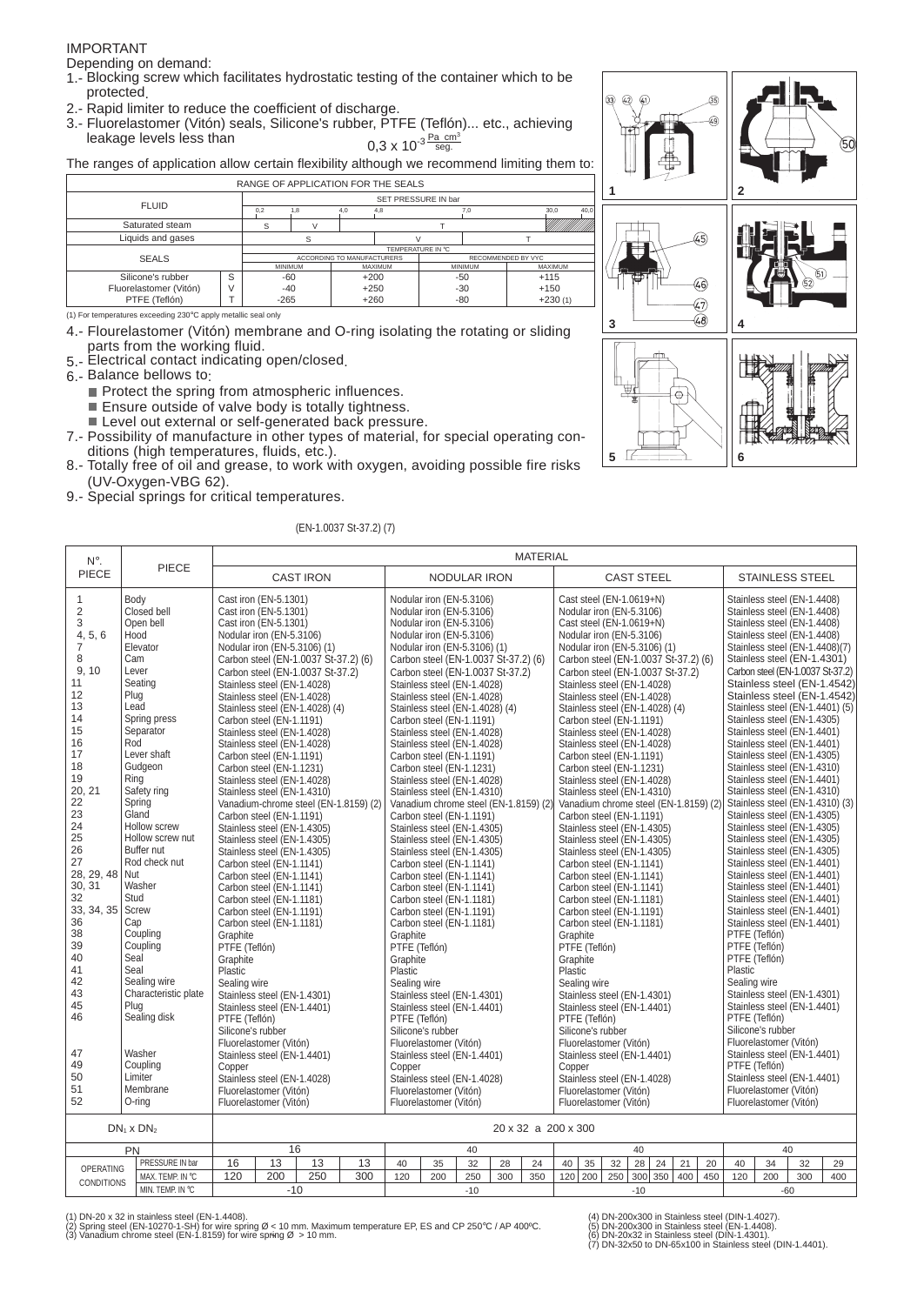

ᅹ

ā

Ф.

440000

 $\widehat{\mathcal{C}}$ 

 $\widehat{\tau}$ 

 $-69$ 

 $\circledR$ 

Õ

φ

**ANAMAL** 

#### **Full lift safety valve with spring loading (AIT) model 496 - AP and CP. 1. Disassembly and assembly.** 1.1 Disassembly.

To replace the spring (22) or clean any of the internal components of the valve, proceed in the following manner: A - Withdraw the clip (18), using a punching tool, until the lever (10) comes free. 

B - Loosen the screws (34) and take the cap (6) off.

C - Holding the spindle (16) steady, loosen the hollow screw nut (25) and the holow screw (24) until you note a realasing of the spring (22).

D - Mark on the spindle (16) the position of the spindle lock-nut (27) and the adjusting nut (26). Loosen them and remove them.

E - Unscrew the nuts (29) and remove them, together with the studs (32) and their washers (30). 

 $F$  - Lift the cover (3) or (2) and you will have access to all of the components.

1.2 Assembly.<br>A - Place

Place the safety-ring (20) on the spindle (16) and press it against the gasket (12). B - In the spindle channel (16) connect the ring (19) and fix it to the security-ring (21). IIntroduce the elevator (7) into the upper part of the spindle (16) and press this against the previously described pieces. C - Enter the guide (13), the separator (15), the spring-press (14), the spring (22), the spring-press (14) through the upper part of the spindle (16) and press this against the previously descrobed pieces. D - Replace the assembly (38) and the cover (3) or (2).

E - Place the washers (30) on the studs (32) and make up the nuts (29) diagonally, checking the correct alignment of the cover (3) or (2).

F - Adjust the firing pressure with the hollow screw (24) and fix the adjustment position with the hollow screw nut (25).

G - Turn the spindle lock-nut (27) and the adjusting nut (26) to the position mrked (see 1.1.D) and make up against each other.

H - Introduce the cap (6) and tighten the screws (34).

- I Place the lever (10) and fix it with the fastener (18).
- **2. Adjusting the firing pressure.**
- A Proceed according to points 1.1.A, 1.1.B, 1.1.C.
- B Proceed according to points 1.2.F, 1.2.H, 1.2.I.

#### **Full lift safety valve with spring loading (AIT) model 496 - EP. 1. Disassembly and assembly .**

1.1 Disassembly.

To replace the spring (22), or clean any of the internal components of the valve, proceed in the following manner: A - Move the lever (9) in direction C as far as the constructive catcher.

B - Unscrew the cap (4) and remove.

C - Holding the spindle (16) steady, loosen the hollow screw nut (25) and the hollow screw (24) until you note a realeasing of the spring (22).

D - Mark on the spindle (16) the position of the spindle lock-nut (27) and the adjusting nut (26). Loosen them and remove them.

E - Unscrew the nuts (29) and remove them, together with the studs (32) and their washers (30). 

F - Lift the cover (2) and you will have access to all of the components.

1.2 Assembly.

A - Place the safety-ring (20) on the spindle (16) and press it against the gasket (12). 

B - In the spindle channel (16) connect the ring (19) and fix it to the security-ring (21). Introduce the elevator (7) into the upper part of the spindle (16) and press this against the previously described pieces. C - Enter the guide (13), the separator (15), the spring-press (14), the spring (22), the spring-press (14) through the upper part of the spindle (16) in a correlative manner.

D - Replace the assembly (38) and the cover (2).

E - Place the washers (30) on the studs (32) and make up the nuts (29) diagonally, checking the correct alignment of the cover (2).

F - Adjust the firing pressure with the hollow screw (24) and fix the adjustment position with the hollow screw nut (25).

G - Turn the spindle lock-nut (27) and the adjusting nut (26) to the position marked (see 1.1.D) and make up against each other.

H - Change the coupling (39) and lightly tighten the cap (4). Move the lever (9) towards position A as far as the constructive catcher. Definitively tighten the cap (4).

**2. Adjustig the firing pressure.**

- Proceed according to points 1.1.A, 1.1.B, 1.1.C.
- B Proceed according to points 1.2.F, 1.2.H.

### **Full lift safety valve with spring loading (AIT) model 496 - ES.**

#### **1. Disassembly and assembly.**

1.1 Disassembly.

To replace the spring (22), or clean any of the internal components of the valve, proceded in the following manner: 

A - Unscrew the cap (5) and remove.

B - Holding the spindle (16) steady, loosen the hollow screw nut (25) and the hollow screw (24) until you note a realeasing of the spring (22).

C - Unscrew the nuts (29) and remove them, together with the studs (32) and their washers (30). F - Lift the cover (2) and you will have access to all of the components.

1.2 Assembly.

 $\phi_2$  (a) (i) (i) (22)

 $\widehat{\sigma}$ 

 $\sqrt{2}$ 

Ō

 $\mathbb{C}$ 

**ANAMA** 

-11

Ã

Ō

A - Place the safety-ring (20) on the spindle (16) and press it against the gasket (12). 

B - In the spindle channel (16) connect the ring (19) and fix it to the security-ring (21). 

Introduce the elevator (7) into the upper part of the spindle (16) and press this against the previously described pieces.

C - Enter the guide (13), the separator (15), the spring-press (14), the spring (22), the spring-press (14) through the upper part of the spindle (16) in a correlative manner.

D - Replace the washers (38) and the cover (2).

E - Place the washers (30) on the studs (32) and make up the nuts (29) diagonally, checking the correct alignment of the cover (2).

F - Adjust the firing pressure with the hollow screw (24) and fix the adjustment position with the hollow screw nut (25).

G - Change the coupling (39) and tighten the cap (5).

**2. Adjusting the firing pressure.**

- A Proceed according to points 1.1.A, 1.1.B.
- B Proceed according to points 1.2.F, 1.2.G.



**AP**

 $\circledS$  $\frac{1}{2}$ 

 $\frac{27}{26}$  $\frac{16}{20}$ 

 $\overline{15}$ 

 $\check{\mathbf{e}}$ 

 $(2)$ 

 $\overline{\mathbb{G}}$ 

 $\sqrt{44}$ 

 $\widetilde{\mathcal{C}}$ 

.<br>-ф

₽  $\bar{\circ}$  $(32)$  $\frac{1}{3}$ 

-61

**CP**

 $\sqrt{6}$  $\widetilde{a}$ 64  $\check{\mathfrak{B}}$ -⊈ 29

 $(38)$  $\overline{2}$  $\sqrt{26}$  $\sqrt{6}$ 

 $\overline{20}$ 

 $\sqrt{15}$ 

 $\sqrt{3}$  $\widehat{21}$ 

 $\overline{6}$ 

 $\sqrt{a}$ 

 $\frac{8}{96}$ 

J  $\sqrt{32}$  $\bar{Q}$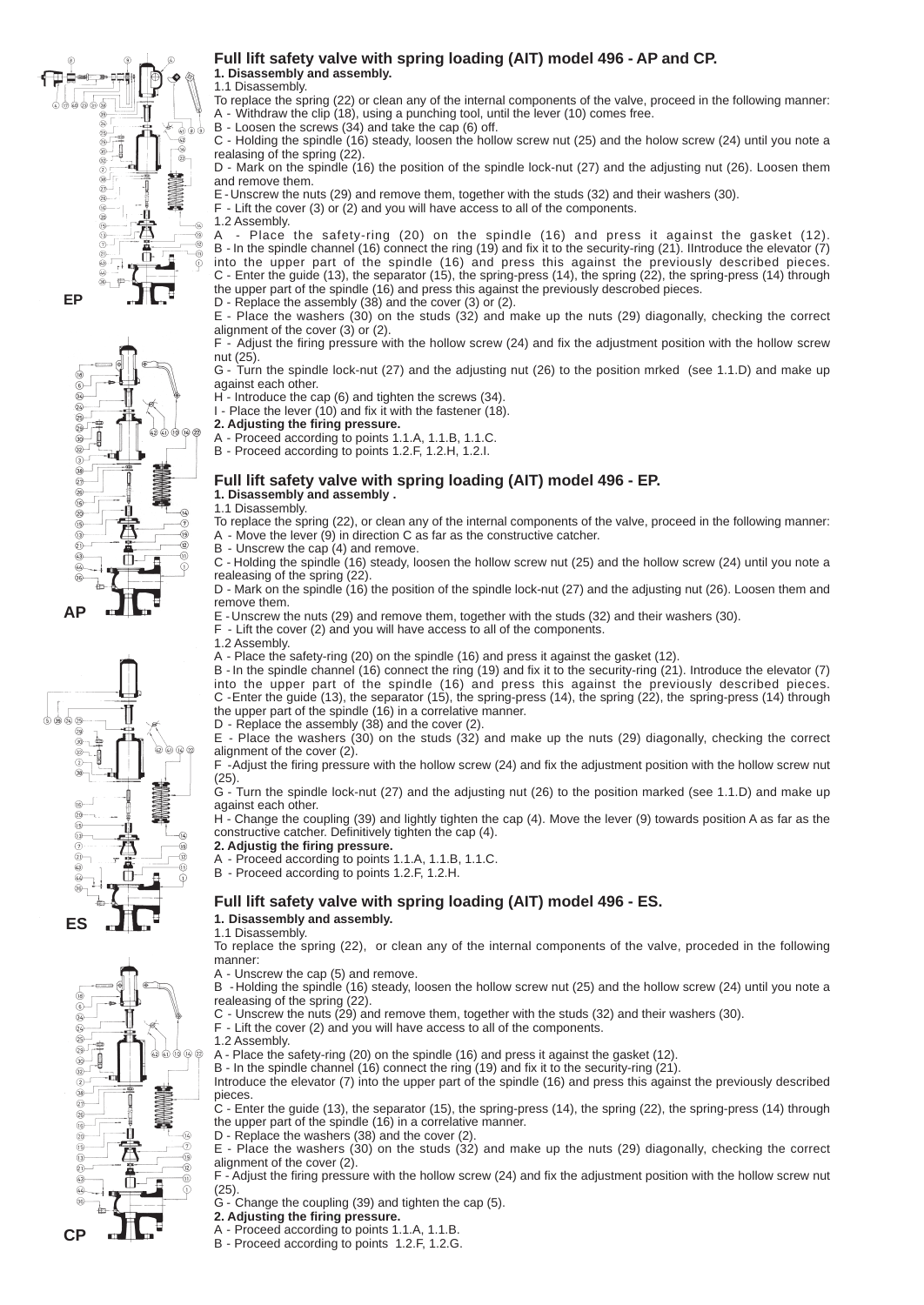|                |                                  | $DN_1 \times DN_2$               | 20 x 32                         | 25 x 40                         | 32 x 50                         | 40 x 65                         | 50 x 80                                                                | 65 x 100                        | 80 x 125                        | 100 x 150                                                                                                                                                 | 125 x 200                       | 150 x 250                                                          | 200 x 300                          |                                                                                         |
|----------------|----------------------------------|----------------------------------|---------------------------------|---------------------------------|---------------------------------|---------------------------------|------------------------------------------------------------------------|---------------------------------|---------------------------------|-----------------------------------------------------------------------------------------------------------------------------------------------------------|---------------------------------|--------------------------------------------------------------------|------------------------------------|-----------------------------------------------------------------------------------------|
|                |                                  | do                               | 16                              | 20                              | 25                              | 32                              | 40                                                                     | 50                              | 63                              | 77                                                                                                                                                        | 93                              | 110                                                                | 155                                |                                                                                         |
|                | $A_0 =$                          | $\pi$ . $\text{do}^2$            | 201                             | 314                             | 491                             | 804                             | 1257                                                                   | 1964                            | 3117                            | 4657                                                                                                                                                      | 6793                            | 9503                                                               | 18870                              |                                                                                         |
|                |                                  | н                                | 350                             | 395                             | 415                             | 500                             | 555                                                                    | 660                             | 710                             | 810                                                                                                                                                       | 858                             | 1029                                                               | 1252                               |                                                                                         |
|                |                                  | h <sup>1</sup>                   | 112                             | 129                             | 129                             | 148                             | 148                                                                    | 191                             | 191                             | 191                                                                                                                                                       | 191                             | 247                                                                | 331                                |                                                                                         |
|                |                                  | $L_1$                            | 85                              | 95                              | 100                             | 115                             | 125                                                                    | 140                             | 155                             | 175                                                                                                                                                       | 215                             | 225                                                                | 265                                |                                                                                         |
|                |                                  | $L_{2}$                          | 95                              | 105                             | 110                             | 130                             | 145                                                                    | 150                             | 170                             | 180                                                                                                                                                       | 220                             | 245                                                                | 290                                |                                                                                         |
|                |                                  | ${\sf R}$                        | 1/4"                            | 1/4"                            | 1/4"                            | 1/4"                            | 1/4"                                                                   | 3/8"                            | 3/8"                            | 3/8"                                                                                                                                                      | $1/2$ "                         | $1/2$ "                                                            | 1/2"                               | From DN-125x200 PN-10.<br>DN-200x300 PN-10.<br>DN-200x300 PN-25.                        |
|                |                                  |                                  |                                 |                                 |                                 |                                 | Whitworth gas-tight cylindrical female thread ISO 228/1 1978 (DIN-259) |                                 |                                 |                                                                                                                                                           |                                 |                                                                    |                                    |                                                                                         |
|                | $\widehat{\boldsymbol{\omega}}$  | $D_1$                            | 105                             | 115                             | 140                             | 150                             | 165                                                                    | 185                             | 200                             | 220                                                                                                                                                       | 250                             | 285                                                                | 340                                |                                                                                         |
|                | PN-10/16 EN-1092-2               | $K_1$                            | 75                              | 85                              | 100                             | 110                             | 125                                                                    | 145                             | 160                             | 180                                                                                                                                                       | 210                             | 240                                                                | 295                                |                                                                                         |
|                |                                  | $I_{1}$                          | 14                              | 14                              | 19                              | 19                              | 19                                                                     | 19                              | 19                              | 19                                                                                                                                                        | 19                              | 23                                                                 | 23                                 |                                                                                         |
|                |                                  | b <sub>1</sub>                   | 16                              | 16                              | 18                              | 18                              | 20                                                                     | 20                              | 22                              | 24                                                                                                                                                        | 26                              | 26                                                                 | 26                                 |                                                                                         |
| INTAKE FLANGE  |                                  | <b>DRILLS N.</b>                 | $\overline{4}$                  | $\overline{4}$                  | $\overline{4}$                  | $\overline{4}$                  | $\overline{4}$                                                         | $\overline{4}$                  | $\boldsymbol{8}$                | 8                                                                                                                                                         | 8                               | 8                                                                  | 8 <sup>°</sup>                     | ENO                                                                                     |
|                | $\widehat{\mathfrak{G}}$         | $D_4$                            | 105                             | 115                             | 140                             | 150                             | 165                                                                    | 185                             | 200                             | 235                                                                                                                                                       | 270                             | 300                                                                | 360                                |                                                                                         |
|                | EN-1092-2                        | $K_1$                            | 75                              | 85                              | 100                             | 110                             | 125                                                                    | 145                             | 160                             | 190                                                                                                                                                       | 220                             | 250                                                                | 310                                |                                                                                         |
|                |                                  | $I_{1}$                          | 14                              | 14                              | $19(18)^{*}$                    | $19(18)^{*}$                    | $19(18)^{*}$                                                           | $19(18)^{*}$                    | $19(18)^{*}$                    | $23(22)$ <sup>*</sup>                                                                                                                                     | $28(26)$ <sup>*</sup>           | $28(26)$ <sup>*</sup>                                              | $28(26)$ *                         |                                                                                         |
|                | PN-25/40                         | b <sub>1</sub>                   | $18(16)$ <sup>*</sup>           | $18(16)$ <sup>*</sup>           | 18                              | $18(20)$ <sup>*</sup>           | 20                                                                     | 22                              | 24                              | 24                                                                                                                                                        | 26                              | 28                                                                 | 30                                 |                                                                                         |
|                |                                  | DRILLS N.º                       | $\overline{4}$                  | $\overline{4}$                  | $\overline{4}$                  | $\overline{4}$                  | $\overline{4}$                                                         | 8                               | $\boldsymbol{8}$                | 8                                                                                                                                                         | 8                               | 8                                                                  | 12                                 |                                                                                         |
|                |                                  | $D_{2}$                          | 140                             | 150                             | 165                             | 185                             | 200                                                                    | 220                             | 250                             | 285                                                                                                                                                       | 340                             | 395                                                                | 445                                |                                                                                         |
| ESCAPE FLANGE  | $EN-1092-2$ (1)<br>EN-1092-1 (1) | K <sub>2</sub>                   | 100                             | 110                             | 125                             | 145                             | 160                                                                    | 180                             | 210                             | 240                                                                                                                                                       | 295                             | 350                                                                | 400                                |                                                                                         |
|                |                                  | I <sub>2</sub>                   | $19(18)^{4}$                    | 19(18)                          | $19(18)^{*}$                    | $19(18)^{*}$                    | $19(18)^{*}$                                                           | $19(18)^{*}$                    | 19(18)                          | $23(22)$ <sup>*</sup>                                                                                                                                     | $23(22)^{4}$                    | $23(22)$ <sup>*</sup>                                              | $23(22)$ <sup>*</sup>              |                                                                                         |
|                | PN-10/16                         | b <sub>2</sub>                   | 18                              | 18                              | 20                              | $20(18)^{*}$                    | $22(20)$ <sup>*</sup>                                                  | 24(22)°(20)                     | $26(22)$ <sup>*</sup>           | 26(24)°(22)                                                                                                                                               | $26(24)$ <sup>*</sup>           | $28(26)$ <sup>*</sup>                                              | $28(26)$ <sup>*</sup>              |                                                                                         |
|                |                                  | DRILLS N.º                       | $\overline{4}$                  | $\overline{4}$                  | $\overline{4}$                  | $\overline{4}$                  | 8                                                                      | 8                               | 8                               | 8                                                                                                                                                         | 8                               | 12                                                                 | 12                                 |                                                                                         |
|                |                                  | <b>MODEL</b>                     |                                 |                                 |                                 |                                 |                                                                        |                                 |                                 | EPAPESCPEP APES CP EP APES CP EP APES CP EP APES CP EP APES CP EP APES CP EP AP ES CP EP APES CP EP AP                                                    | Es  <br>lcP.                    | <b>AP ES</b><br>EP<br>CP                                           | EPAPESCP                           |                                                                                         |
| WEIGHT IN Kgs. |                                  | <b>CAST IRON</b>                 | 8,00 7,40 7,60 7,80             | 9.608.88                        |                                 |                                 |                                                                        |                                 |                                 | 9.12 9.38 h3.87h2.82h3.17h3.43l20.27h8.74h9.25h9.68l26.68l24.67l25.34l25.77l39.48l36.52l37.50l38.10l55.48l51.32l52.70l53.30l82.15l75.98l78.04178.64l      | 94.5088.64                      | 92.80 93.33 138.10 130.80 135.10 136.37 228.10 214.60 221.72 224.3 |                                    |                                                                                         |
|                |                                  | <b>NODULAR IRON</b>              | 8.738.078.298.49                | 10.479.68                       |                                 |                                 |                                                                        |                                 |                                 | 9.9410.2015.1313.9914.3714.63 22.11 20.45 21.00 21.43 29.11 26.9 227.65 28.08 43.08 39.84 40.9 2 41.5 2 60.54 55.99 57.51 58.11 89.64 82.91 85.15 85.15 1 | 97.0091.16                      | 95.39 95.84 173.48 136.25 140.43 141.80 234.63 221.14 228.25 230.8 |                                    |                                                                                         |
|                |                                  | CAST STEEL<br>STAINLESS STEEL    | 3.50                            | 10.07<br>10.33                  | 14.87                           |                                 |                                                                        |                                 |                                 | 13,75 14,12 14,38 21,27 19,67 20,20 20,63 28,68 26,52 27,24 27,67 41,48 38,36 39,40 40,00 58,48 54,09 55,55 56,15 87,15 80,61 82,79 83,39 104,38 97,86    |                                 | 102,65 103,10 152,10 144,48 149,30                                 | 180.651250.881235.941243.611246.75 |                                                                                         |
|                |                                  | <b>CAST IRON</b><br>2002-496.    | 53461<br>5346<br>53463          | 51061<br>51062<br>51063         | 5146<br>51462<br>51463<br>51461 | 5126<br>51261<br>51263<br>51262 | 5206<br>52062<br>52063<br>52061                                        | 5226<br>52261<br>52262<br>52263 | 5306<br>53062<br>53063<br>53061 | 5406<br>54062<br>54063<br>54061                                                                                                                           | 5506<br>55062<br>55063<br>55061 | 5606<br>56062<br>56063<br>56061                                    | 58063<br>5806<br>58062<br>58061    |                                                                                         |
|                |                                  |                                  |                                 |                                 |                                 |                                 |                                                                        |                                 |                                 |                                                                                                                                                           |                                 |                                                                    |                                    |                                                                                         |
|                |                                  | <b>NODULAR IRON</b><br>2002-496. | 83461<br>8346<br>83463          | 81062<br>8106<br>81061<br>81063 | 8146<br>81462<br>81463<br>81461 | 81261<br>8126<br>81263<br>81262 | 8206<br>82061<br>82062<br>82063                                        | 8226<br>82261<br>82262<br>82263 | 8306<br>83062<br>83063<br>83061 | 8406<br>84061<br>84062<br>84063                                                                                                                           | 8506<br>85063<br>85062<br>85061 | 8606<br>86062<br>86063<br>86061                                    | 88062<br>88063<br>8806<br>88061    |                                                                                         |
| CODE           |                                  |                                  |                                 |                                 |                                 |                                 |                                                                        |                                 |                                 |                                                                                                                                                           |                                 |                                                                    |                                    |                                                                                         |
|                |                                  | <b>CAST STEEL</b><br>2002-496.   | 83441<br>83443<br>83442<br>8344 | 81042<br>81041<br>81043<br>8104 | 81443<br>8144<br>81442<br>81441 | 81241<br>81243<br>8124<br>81242 | 82042<br>82043<br>8204<br>82041                                        | 82241<br>82242<br>8224<br>82243 | 83042<br>8304<br>83043<br>83041 | 84041<br>84042<br>84043<br>8404                                                                                                                           | 8504<br>85042<br>85041<br>85043 | 86042<br>86043<br>8604<br>86041                                    | 88042<br>88043<br>8804<br>88041    |                                                                                         |
|                |                                  | <b>STAINLESS STEEL</b>           |                                 |                                 |                                 |                                 |                                                                        |                                 |                                 |                                                                                                                                                           |                                 |                                                                    |                                    |                                                                                         |
|                |                                  | 2002-496.                        | 83423<br>8342<br>83421<br>3422  | 81021<br>81022<br>8102<br>81023 | 8142<br>81423<br>81421<br>81422 | 8122<br>81223<br>81221<br>81222 | 82023<br>8202<br>82022<br>32021                                        | 82221<br>8222<br>82222<br>82223 | 83022<br>8302<br>83023<br>83021 | 8402<br>84021<br>84022<br>84023                                                                                                                           | 8402<br>84022<br>84023<br>84021 | 8602<br>86022<br>86023<br>86021                                    | 8802<br>88022<br>88023<br>88021    | * Cast steel (EN-1.0619) and Stainless steel (EN-1.4408)<br>• Nodular iron (EN-JS1030). |
|                |                                  |                                  |                                 |                                 |                                 |                                 |                                                                        |                                 |                                 |                                                                                                                                                           |                                 |                                                                    |                                    |                                                                                         |









|                                                     | RECOMMENDED RANGES OF APPLICATION |                                 |    |            |    |            |  |  |  |  |  |
|-----------------------------------------------------|-----------------------------------|---------------------------------|----|------------|----|------------|--|--|--|--|--|
|                                                     |                                   | <b>MODEL</b>                    | EP | $AP_{(1)}$ | ES | $CP_{(1)}$ |  |  |  |  |  |
|                                                     |                                   | SATURATED STEAM                 | T  | T          |    | T          |  |  |  |  |  |
|                                                     | <b>FLUID</b>                      | <b>GASES</b>                    | T  |            | Т  |            |  |  |  |  |  |
|                                                     |                                   | T                               |    | T          |    |            |  |  |  |  |  |
|                                                     | <b>INTERNAL</b><br>OR.            | SATURATED STEAM<br>GASES        | 15 |            |    |            |  |  |  |  |  |
|                                                     | <b>GENERATED</b>                  | <b>LIQUIDS</b>                  |    |            |    |            |  |  |  |  |  |
| PERMISSIBLE BACK<br>PRESSURE IN %<br>F SET PRESSURE | <b>EXTERNAL</b><br>VARIABLE       | SATURATED STEAM<br>GASES        |    | 5          |    |            |  |  |  |  |  |
|                                                     | (1)                               | <b>LIQUIDS</b>                  |    |            |    |            |  |  |  |  |  |
| ŏ                                                   | <b>EXTERNAL</b>                   | SATURATED STEAM<br><b>GASES</b> |    |            | 50 |            |  |  |  |  |  |
|                                                     | <b>CONSTANT</b><br>(1)(2)(3)      | <b>LIQUIDS</b>                  |    |            | 90 |            |  |  |  |  |  |
|                                                     | $\%$                              | SATURATED STEAM<br>GASES        | 10 |            |    |            |  |  |  |  |  |
|                                                     | <b>OVERPRESSURE</b>               | <b>LIQUIDS</b>                  |    |            | 25 |            |  |  |  |  |  |

|                                  |          | OPEN AND CLOSED PRESSURES IN % OF SET PRESSURE |                         |  |  |
|----------------------------------|----------|------------------------------------------------|-------------------------|--|--|
| <b>FLUID</b>                     |          | PRESSURE IN bar   OPENING PRESSURE             | <b>CLOSING PRESSURE</b> |  |  |
| <b>SATURATED</b><br><b>STEAM</b> | $\leq$ 3 | $+5%$                                          | $-0.3bar$               |  |  |
| <b>GASES</b>                     | > 3      | $+5%$                                          | $-10%$                  |  |  |
| <b>LIQUIDS</b>                   | $\leq$ 3 | $+10%$                                         | $-0.6bar$               |  |  |
|                                  | > 3      | $+10%$                                         | $-20%$                  |  |  |

(1) If external backpressure exists, the AP and CP model cannot be used.

With external constant backpressure, the spring is adjusted deducting the backpressure from the set pressure. (2)

 $(3)$  If the set pressure < 3 bar we must consider the total atmospheric pressure (1 bar) as external constant backpressure being freely released.

If pa > 0,25p, we must limit plug speed with the consequent reduction of the αd coefficient of discharge. With the new reduced coefficient we determine the do, in order to remove the necessary volume. 

pa = Backpressure permitted [bar] absolute.

 $p =$  Set pressure [bar] absolute.

 $\alpha$ d = Coefficient of discharge.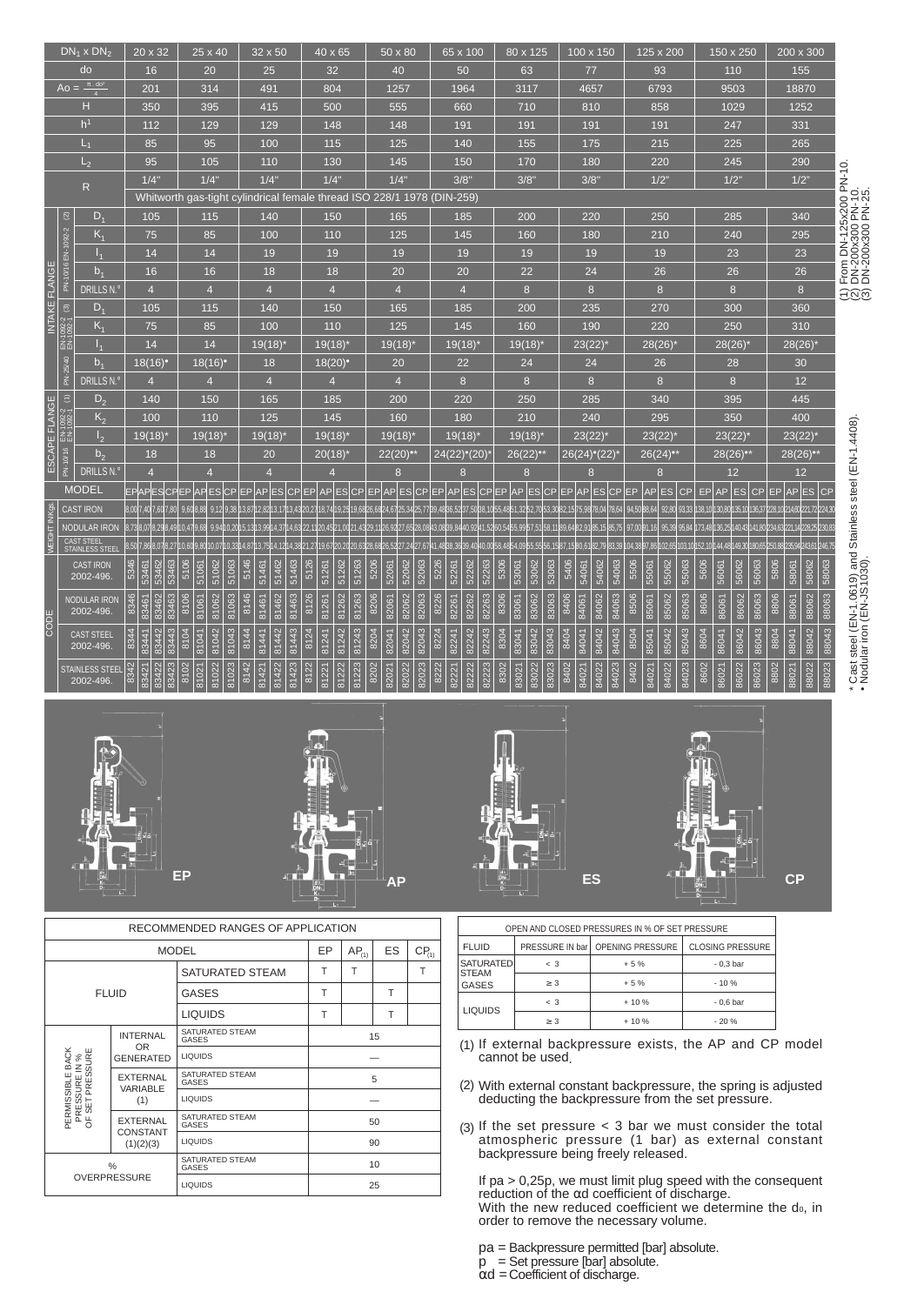# **SET PRESSURES AND REGULATING RANGES**

|                   | $DN_1$ x $DN_2$               |                                  | $20 \times 32$ | 25 x 40 32 x 50 |                | 40 x 65        |                |                |                |                | 50 x 80 65 x 100 80 x 125 100 x 150 125 x 200 150x250 200x300 |       |       |
|-------------------|-------------------------------|----------------------------------|----------------|-----------------|----------------|----------------|----------------|----------------|----------------|----------------|---------------------------------------------------------------|-------|-------|
|                   | <b>MAXIMUM</b>                | <b>PN-16</b>                     | 16             | 16              | 16             | 16             | 16             | 16             | 16             | 16             | 12,5                                                          | 10    | 8     |
|                   | (LIQUIDS<br><b>AND GASES)</b> | <b>PN-40</b>                     | 40             | 40              | 40             | 32             | 32             | 32             | 25             | 20             | 12,5                                                          | 10    | 8     |
| PRESSURES IN bar  | <b>MAXIMUM</b>                | <b>PN-16</b>                     | 13             | 13              | 13             | 13             | 13             | 13             | 13             | 13             | 12,5                                                          | 10    | 8     |
|                   | <b>(SATURATED)</b><br>STEAM)  | <b>PN-40</b>                     | 32             | 32              | 30             | 24             | 22             | 24             | 20             | 18             | 12,5                                                          | 10    | 8     |
| SET <sub></sub>   |                               | <b>STEAM</b><br><b>AND GASES</b> | 0,5            | 0,5             | 0,5            | 0,5            | 0,5            | 0,5            | 0,5            | 0,5            | 0,5                                                           | 0,5   | 0,5   |
|                   | <b>MINIMUM</b>                | <b>LIQUIDS</b>                   | 0,2            | 0,2             | 0,2            | 0,2            | 0,2            | 0,2            | 0,2            | 0,2            | 0,2                                                           | 0,2   | 0,2   |
|                   | 0,20a0,68                     | <b>CODE</b>                      | 56210<br>56390 | 56226<br>56406  | 56242<br>56422 | 56258<br>56438 | 56273<br>56453 | 56288<br>56468 | 56303<br>56483 | 56317<br>56497 | 56500                                                         | 56511 | 56521 |
|                   | 0,66a1,00                     | <b>CODE</b>                      | 56211<br>56391 | 56227<br>56407  | 56243<br>56423 | 56259<br>56439 | 56274<br>56454 | 56289<br>56469 | 56304<br>56484 | 56318          | 56501                                                         | 56512 | 56522 |
|                   | 0,95a1,40                     | <b>CODE</b>                      | 56212<br>56392 | 56228<br>56408  | 56244<br>56424 | 56260<br>56440 | 56275<br>56455 | 56290<br>56470 | 56305<br>56485 | 56319          | 56502                                                         | 56513 | 56523 |
|                   | 1,30a 1,90                    | <b>CODE</b>                      | 56213<br>56393 | 56229<br>56409  | 56245<br>56425 | 56261<br>56441 | 56276<br>56456 | 56291<br>56471 | 56306<br>56486 | 56320          | 56503                                                         | 56514 | 56524 |
|                   | 1,80 a 2,60                   | <b>CODE</b>                      | 56214<br>56394 | 56230<br>56410  | 56246<br>56426 | 56262<br>56442 | 56277<br>56457 | 56292<br>56472 | 56307          | 56321          | 56504                                                         | 56515 | 56525 |
|                   | 2,50 a 3,60                   | <b>CODE</b>                      | 56215<br>56395 | 56231<br>56411  | 56247<br>56427 | 56263<br>56443 | 56278<br>56458 | 56293<br>56473 | 56308          | 56322          | 56505                                                         | 56516 | 56526 |
| ANGE IN bar       | $3,50a$ 5,00                  | <b>CODE</b>                      | 56216<br>56396 | 56232<br>56412  | 56248<br>56428 | 56264<br>56444 | 56279<br>56459 | 56294          | 56309          | 56323          | 56506                                                         | 56517 | 56527 |
| $\alpha$          | 4,80 a 6,30                   | <b>CODE</b>                      | 56217<br>56397 | 56233<br>56413  | 56249<br>56429 | 56265<br>56445 | 56280<br>56460 | 56295          | 56310          | 56324          | 56507                                                         | 56518 | 56528 |
| <b>REGULATING</b> | 6,00a8,00                     | <b>CODE</b>                      | 56218<br>56398 | 56234<br>56414  | 56250<br>56430 | 56266<br>56446 | 56281<br>56461 | 56296          | 56311          | 56325          | 56508                                                         | 56519 | 56529 |
| PRING             | 7,50 a 10,00                  | <b>CODE</b>                      | 56219<br>56399 | 56235<br>56415  | 56251<br>56431 | 56267<br>56447 | 56282<br>56462 | 56297          | 56312          | 56326          | 56509                                                         | 56520 |       |
| $\overline{0}$    | 9,50 a 12,50                  | <b>CODE</b>                      | 56220<br>56400 | 56236<br>56416  | 56252<br>56432 | 56268<br>56448 | 56283          | 56298          | 56313          | 56327          | 56510                                                         |       |       |
|                   | 12,00 a 16,00                 | <b>CODE</b>                      | 56221<br>56401 | 56237<br>56417  | 56253<br>56433 | 56269<br>56449 | 56284          | 56299          | 56314          | 56328          |                                                               |       |       |
|                   | 15,00 a 20,00                 | <b>CODE</b>                      | 56222<br>56402 | 56238<br>56418  | 56254<br>56434 | 56270          | 56285          | 56300          | 56315          | 56329          |                                                               |       |       |
|                   | 18,00 a 25,00                 | <b>CODE</b>                      | 56223<br>56403 | 56239<br>56419  | 56255<br>56435 | 56271          | 56286          | 56301          | 56316          |                |                                                               |       |       |
|                   | 23,00 a 32,00                 | <b>CODE</b>                      | 56224<br>56404 | 56240<br>56420  | 56256<br>56436 | 56272          | 56287          | 56302          |                |                |                                                               |       |       |
|                   | $ 30,00$ a $40,00 $           | <b>CODE</b>                      | 56225<br>56405 | 56241<br>56421  | 56257<br>56437 |                |                |                |                |                |                                                               |       |       |

Spring steel (EN-10270-1-SH). Maximum temperature for EP, ES and CP models 250°C / AP 400ºC.

Vanadium-chrome steel (EN-1.8159).

Stainless steel (EN-1.4310).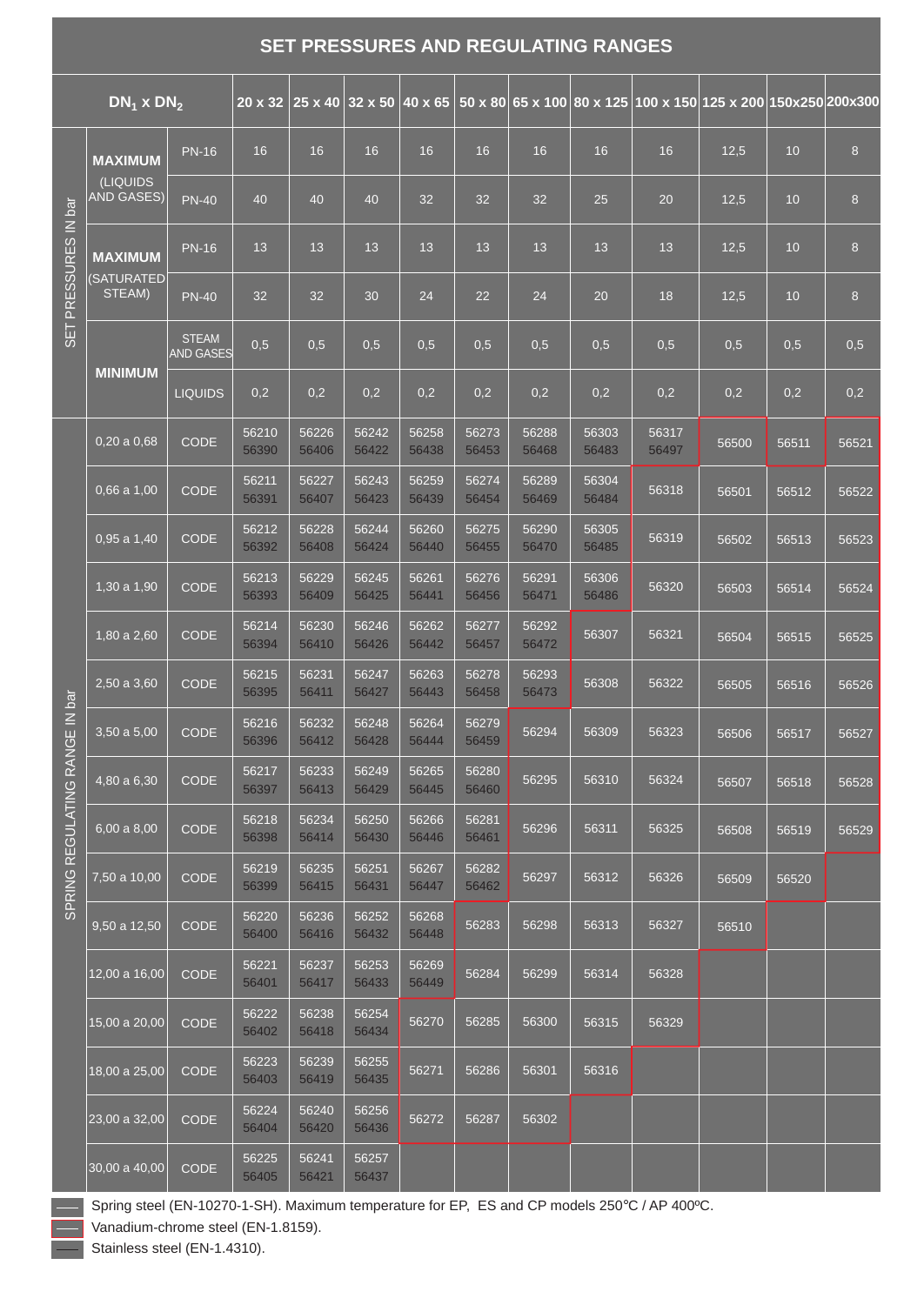|                        |                                          |      |             |                         |      |       | <b>COEFFICIENT OF DISCHARGE</b> |      |                                                                     |                   |      |                       |
|------------------------|------------------------------------------|------|-------------|-------------------------|------|-------|---------------------------------|------|---------------------------------------------------------------------|-------------------|------|-----------------------|
| $DN_1 \times DN_2$     |                                          |      |             | 20 x 32 25 x 40 32 x 50 |      |       |                                 |      | 40 x 65 50 x 80 65 x 100 80 x 125 100 x 150 125x200 150x250 200x300 |                   |      |                       |
| do                     |                                          | 16   | 20          | 25                      | 32   | 40    | 50                              | 63   | 77                                                                  | 93                | 110  | 155                   |
| h                      |                                          | 7.00 |             |                         |      |       |                                 |      | 9,00  12,00  12,00  18,00   18,00   2 <u>0,00   29,00</u>           | 34,40 36,80 56,15 |      |                       |
| h <sup>1</sup>         |                                          | 2.60 | 3.20        | 4.00                    | 5,20 | 6,50  |                                 |      | 8,00 10,00 12,50                                                    |                   |      | 16,74   19,80   27,90 |
| $h$ /do                |                                          | 0,44 | 0,45        | 0,48                    | 0,38 | 0,45  | 0,36                            | 0,32 | 0.38                                                                | 0.37              | 0.33 | 0.36                  |
|                        | $h^{1}/do$ (1)                           |      | $0,16$ 0.16 | 0,16                    | 0,16 | 0, 16 | 0,16                            | 0,16 | 0,16                                                                | 0,18              | 0,18 | 0,18                  |
| <b>COEFFICIENT</b>     | SATURATED STEAM<br><b>GASES</b>          |      |             |                         |      | 0,78  |                                 |      |                                                                     | 0.78              | 0,78 | 0,74                  |
| OF<br><b>DISCHARGE</b> | LIQUIDS                                  |      |             |                         |      | 0,60  |                                 |      |                                                                     |                   | 0,52 |                       |
| $\alpha$ d             | <b>LIQUIDS WITH</b><br>RAPID LIMITER (1) |      |             |                         |      | 0,36  |                                 |      |                                                                     |                   |      |                       |







|                | $DN_1x DN_2$                  |      | $20 \times 32$ |       |      | 25 x 40 |       |
|----------------|-------------------------------|------|----------------|-------|------|---------|-------|
|                | do                            |      | 16             |       |      | 20      |       |
|                | $Ao = \pi \cdot do^2$         |      | 201            |       |      | 314     |       |
|                | р<br>[bar]                    |      |                |       |      |         |       |
|                | <b>SET PRESSURE</b><br>IN bar | L    | Ш              | Ш     | ı    | Ш       | Ш     |
|                | 0,5                           | 101  | 121            | 4310  | 157  | 200     | 6734  |
|                | 1,0                           | 151  | 182            | 6096  | 236  | 285     | 9523  |
|                | 1,5                           | 200  | 244            | 7466  | 312  | 380     | 11664 |
|                | 2,0                           | 246  | 300            | 8621  | 385  | 469     | 13468 |
| Аp             | 2,5                           | 290  | 356            | 9639  | 453  | 569     | 15058 |
| 25             | 3,0                           | 334  | 414            | 10559 | 522  | 648     | 16495 |
|                | 3,5                           | 375  | 466            | 11405 | 585  | 730     | 17817 |
|                | 4,0                           | 415  | 518            | 12192 | 648  | 811     | 19047 |
|                | 4,5                           | 455  | 570            | 12932 | 711  | 892     | 20202 |
|                | 5,0                           | 496  | 622            | 13632 | 774  | 973     | 21295 |
|                | 6,0                           | 576  | 725            | 14933 | 899  | 1135    | 23328 |
|                | 7,0                           | 656  | 829            | 16129 | 1024 | 1298    | 25197 |
| $\sqrt{a}$     | 8,0                           | 736  | 933            | 17243 | 1149 | 1460    | 26936 |
| (2)            | 9,0                           | 815  | 1036           | 18288 | 1273 | 1622    | 28570 |
|                | 10,0                          | 894  | 1140           | 19278 | 1397 | 1784    | 30116 |
|                | 12,0                          | 1053 | 1347           | 21118 | 1645 | 2109    | 32990 |
| μa<br>p<br>0,6 | 14,0                          | 1211 | 1555           | 22810 | 1891 | 2433    | 35634 |
|                | 16,0                          | 1369 | 1762           | 24385 | 2139 | 2758    | 38094 |
|                | 18,0                          | 1526 | 1969           | 25864 | 2384 | 3082    | 40405 |
|                | 20,0                          | 1684 | 2177           | 27263 | 2631 | 3407    | 42590 |
|                | 22,0                          | 1841 | 2384           | 28594 | 2876 | 3731    | 44669 |
|                | 24,0                          | 2000 | 2592           | 29865 | 3124 | 4056    | 46656 |
|                | 26,0                          | 2157 | 2799           | 31085 | 3370 | 4380    | 48561 |
|                | 28,0                          | 2316 | 3006           | 32258 | 3618 | 4705    | 50394 |
|                | 30,0                          | 2472 | 3214           | 33390 | 3861 | 5029    | 52163 |
|                | 32,0                          | 2630 | 3421           | 34486 | 4109 | 5353    | 53873 |
|                | 34,0                          |      | 3628           | 35547 |      | 5678    | 55531 |
|                | 36,0                          |      | 3836           | 36578 |      | 6002    | 57141 |

40,0

4043

37580

38556

6651

58707

60232

4250



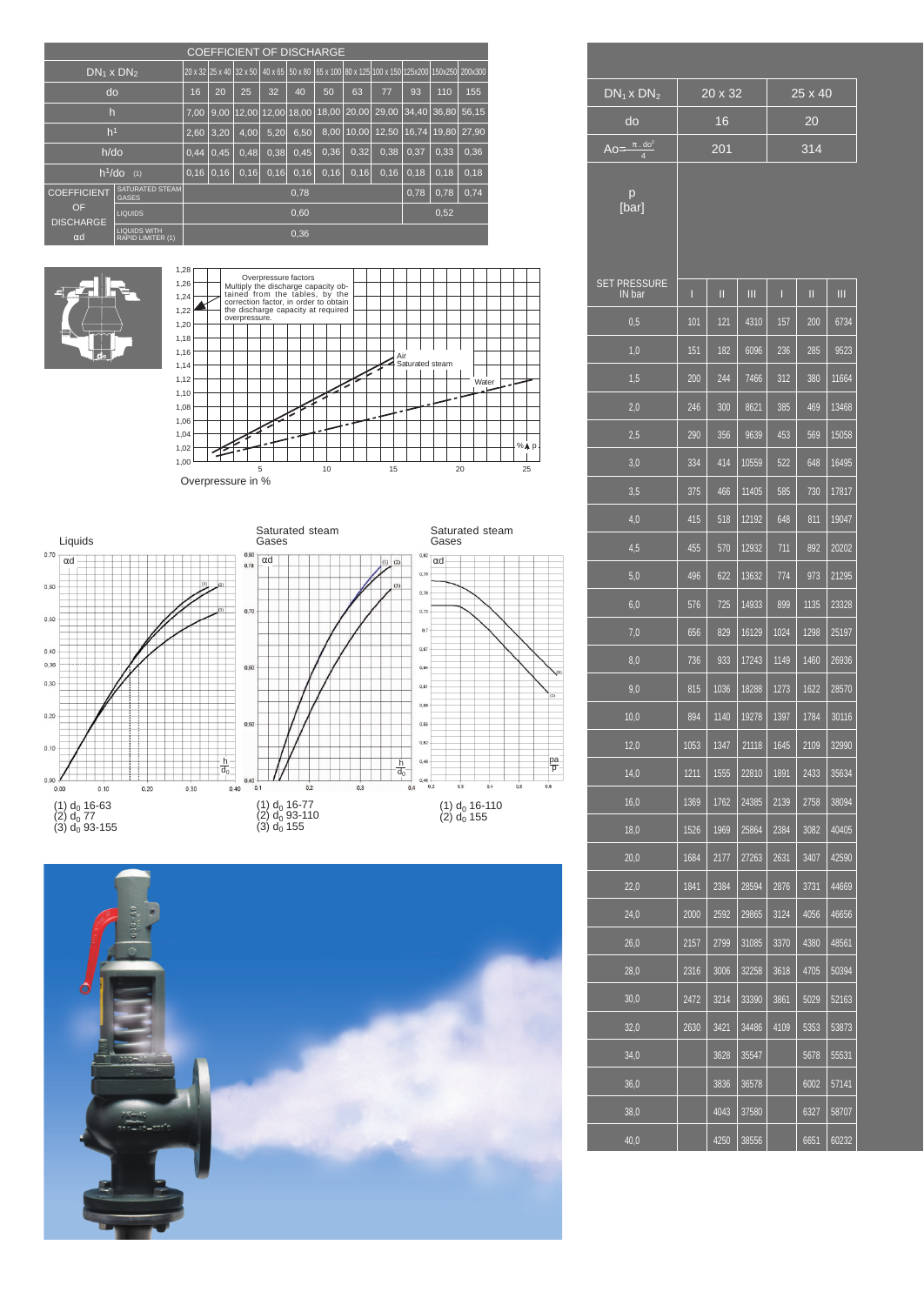## DISCHARGE CAPACITY

| $32 \times 50$ | $40 \times 65$ | 50 x 80 | 65 x 100 | 80 x 125 | 100 x 150 | 125 x 200 | 150 x 250 | 200 x 300 |
|----------------|----------------|---------|----------|----------|-----------|-----------|-----------|-----------|
| 25             | 32             | 40      | 50       | 63       | 77        | 93        | 110       | 155       |
| 491            | 804            | 1257    | 1964     | 3117     | 4657      | 6793      | 9503      | 18870     |

L

I -Saturated steam in Kg/h.

III - Water at 20°C in l/h.

II - Air at 0 $\degree$ C and 1,013 bar in [Nm $\degree$ /h].

For other, not so dense liquids, other than water at 20°C apply:

.  $V_A$  ó  $V_A = V_L \sqrt{Q_L}$ 

A

 $V_L$  = Liquid flow.<br> $Q_A$  = Water density at a 20°C.

 $(Q_A=998 \text{ Kg/m}^3)$  $V_L = \bigvee_{i=1}^{k} \frac{k_A}{2}$ .  $V_A$  o  $V_A = V_L$ .  $\bigvee_{i=1}^{k} \frac{k_L}{2}$  (e<sub>n=998</sub> kg/m<sup>3</sup>).

 $\mathbb{Z}_L$  = Liquid density.

|      | Ш     | Ш     |      |       | Ш      |       |       | Ш            |       |       | Ш            |       | Ш     | Ш                                     |       |       | Ш      |       | Ш     | Ш      |       |       | Ш              |       | Ш     | Ш               |
|------|-------|-------|------|-------|--------|-------|-------|--------------|-------|-------|--------------|-------|-------|---------------------------------------|-------|-------|--------|-------|-------|--------|-------|-------|----------------|-------|-------|-----------------|
| 246  | 294   | 10530 | 402  | 482   | 17243  | 629   | 738   | 26958        | 982   | 1168  | 42120        | 1559  | 1845  | 66848                                 | 2330  | 2773  | 99876  | 4488  | 6470  | 126790 | 6278  | 9051  | 178083         | 11827 | 17051 | 353617          |
| 369  | 435   | 4892  | 604  | 724   | 24385  | 945   | 1134  | 38125        | 1476  | 1771  | 59568        | 2343  | 2811  | 94538                                 | 3500  | 4200  | 141246 | 5877  | 9018  | 179308 | 8222  |       | 12615   251847 | 15490 | 23766 | 500090          |
| 488  | 590   | 18239 | 799  | 960   | 29866  | 1249  | 1498  | 46693        | 1952  | 2342  | 72955        | 3097  | 3716  | 115785                                | 4628  | 5431  | 172990 | 7262  | 11272 | 219606 | 10159 | 15769 | 308449         | 19139 | 29707 | 612483          |
| 602  | 728   | 21060 | 986  | 1191  | 34486  | 1541  | 1863  | 53916        | 2408  | 2913  | 84241        | 3821  | 4622  | 33697                                 | 5709  | 6907  | 199752 | 8644  | 13527 | 253580 | 12092 | 18923 | 356166         | 22779 | 35649 | 707235          |
| 708  | 857   | 23546 | 1160 | 1415  | 38556  | 1813  | 2194  | 60280        | 2833  | 3429  | 94185        | 4496  | 5444  | 149478                                | 6717  | 8134  | 223329 | 10013 | 15781 | 283511 | 14008 | 22077 | 398206         | 26389 | 41590 | 790712          |
| 817  | 1017  | 25793 | 1337 | 1664  | 42236  | 2090  | 2605  | 66034        | 3266  | 4070  | 103174       | 5184  | 6376  | 163746                                | 7745  | 9526  | 244645 | 11382 | 18036 | 310570 | 15923 | 25231 | 436212         | 29997 | 47531 | 866182          |
| 916  | 1145  | 27860 | 1499 | 1872  | 45620  | 2343  | 2931  | 71325        | 3661  | 4579  | 111441       | 5811  | 7260  | 176865                                | 8682  | 10820 | 264247 | 12744 | 20290 | 335454 | 17828 | 28385 | 471163         | 33585 | 53473 | 935583          |
| 1014 | 1272  | 29784 | 1660 | 2080  | 48770  | 2596  | 3256  | 76249        | 4056  | 5088  | 119136       | 6437  | 8066  | 189077                                | 9617  | 12023 | 282492 | 14099 | 22545 | 358616 | 19724 | 31539 | 503695         | 37158 |       | 59414 100018    |
| 1112 | 1399  | 31590 | 1821 | 2288  | 51729  | 2847  | 3582  | 80874        | 4449  | 5596  | 126362       | 7060  | 8873  | 200547                                | 10548 | 13225 | 299628 | 15460 | 24799 | 380369 | 21628 | 34692 | 534249         | 40743 |       | 65356 1060852   |
| 1210 | 1526  | 33299 | 1982 | 2496  | 54527  | 3099  | 3908  | 85249        | 4842  | 6105  | 133198       | 7684  | 9680  | 211394                                | 11481 | 14427 | 315835 | 16812 | 27054 | 400944 | 23519 |       | 37846 563148   | 44306 |       | 71297 1118236   |
| 1406 | 1780  | 36477 | 2303 | 2913  | 59731  | 3600  | 4559  | 93386        | 5625  | 7123  | 145911       | 8928  | 11293 | 231571                                | 13339 | 16832 | 345980 | 19511 | 31563 | 439213 | 27294 | 44154 | 616897         | 51419 |       | 83180 1224966   |
| 1602 | 2035  | 39400 | 2623 | 3329  | 64517  | 4100  | 5210  | 100868       | 6406  | 8140  | 157602       | 10167 | 12907 | 250125                                | 15190 | 19236 | 373701 | 22204 | 36071 | 474404 | 31063 | 50462 | 666325         | 58518 |       | 95063 1323115   |
| 1797 | 2289  | 42121 | 2942 | 3745  | 68972  | 4600  | 5862  | 107833       | 7187  | 9158  | 168483       | 11406 | 14520 | 267395                                | 17041 | 21641 | 399504 | 24889 | 40580 | 507159 | 34818 | 56770 | 712332         | 65592 |       | 106946  1414469 |
| 1991 | 2544  | 44676 | 3261 | 4161  | 73156  | 5098  | 6513  | 114374       | 7965  | 10176 | 178704       | 12641 | 16133 | 283615                                | 18887 | 24045 | 423738 | 27568 | 45089 | 537923 | 38566 | 63077 | 755542         |       |       |                 |
| 2185 | 2798  | 47092 | 3578 | 4577  | 77113  | 5594  | 7164  | 120561       | 8740  | 11193 | 188370       | 13871 | 17747 | 298957                                | 20724 | 26450 | 446659 | 30230 | 49598 | 567021 | 42290 | 69385 | 796411         |       |       |                 |
| 2572 | 3307  | 51587 | 4212 | 5410  | 84473  | 6585  | 8467  | 132068       | 10289 | 13228 | 206349       | 16329 | 20974 | 327491                                | 24396 | 31259 | 489290 | 35579 | 58616 | 621141 |       |       |                |       |       |                 |
| 2958 | 3816  | 55720 | 4843 | 6242  | 91241  | 7572  | 9770  | 142650       | 11830 | 15264 | 222883       | 18775 | 24201 | 353731                                | 28052 | 36068 | 528494 |       |       |        |       |       |                |       |       |                 |
| 3344 | 4324  | 59568 | 5476 | 7074  | 97541  | 8561  | 11073 | 152490       | 13376 | 17299 | 238272       | 21229 | 27427 | 378154                                | 31718 | 40877 | 564984 |       |       |        |       |       |                |       |       |                 |
| 3727 | 4833  | 63181 | 6103 | 7907  | 103458 | 9542  | 12375 | 161750       | 14909 | 19334 | 252725       | 23661 | 30654 | 401093                                | 35352 | 45687 | 599256 |       |       |        |       |       |                |       |       |                 |
| 4113 | 5342  | 66599 | 6736 | 8739  | 109054 | 10531 | 13678 | 170499       | 16454 | 21369 | 266396       | 26113 | 33881 | 422790                                |       | 50496 | 631671 |       |       |        |       |       |                |       |       |                 |
| 4497 | 5851  | 69850 | 7364 | 9571  | 114377 | 11514 | 14981 | 178821       | 17989 | 23404 | 279398       |       | 37108 | 443425                                |       |       |        |       |       |        |       |       |                |       |       |                 |
| 4884 | 6360  | 72956 | 7998 | 10400 | 119463 |       | 16284 | 186772       | 19537 | 25440 | 291822       |       | 40334 | 463142                                |       |       |        |       |       |        |       |       |                |       |       |                 |
| 5269 | 6868  | 75934 |      | 11236 | 124341 |       | 17586 | 194399       |       | 27475 | 303738       |       | 41948 | 482054                                |       |       |        |       |       |        |       |       |                |       |       |                 |
| 5657 | 7377  | 78801 |      | 12068 | 129035 |       | 18889 | 201737       |       |       | 29510 315204 |       |       |                                       |       |       |        |       |       |        |       |       |                |       |       |                 |
| 6038 | 7886  | 81567 |      | 12900 | 133563 |       |       | 20192 208818 |       |       | 31545 326267 |       |       |                                       |       |       |        |       |       |        |       |       |                |       |       |                 |
|      | 8395  | 84242 |      | 13733 | 137944 |       |       | 21494 215665 |       |       | 33580 336967 |       |       |                                       |       |       |        |       |       |        |       |       |                |       |       |                 |
|      | 8904  | 86834 |      |       |        |       |       |              |       |       |              |       |       |                                       |       |       |        |       |       |        |       |       |                |       |       |                 |
|      | 9412  | 89352 |      |       |        |       |       |              |       |       |              |       |       | Calculus according to ISO-4126-1:2004 |       |       |        |       |       |        |       |       |                |       |       |                 |
|      | 9667  | 91800 |      |       |        |       |       |              |       |       |              |       |       | "Safety valves".                      |       |       |        |       |       |        |       |       |                |       |       |                 |
|      | 10430 | 94185 |      |       |        |       |       |              |       |       |              |       |       |                                       |       |       |        |       |       |        |       |       |                |       |       |                 |